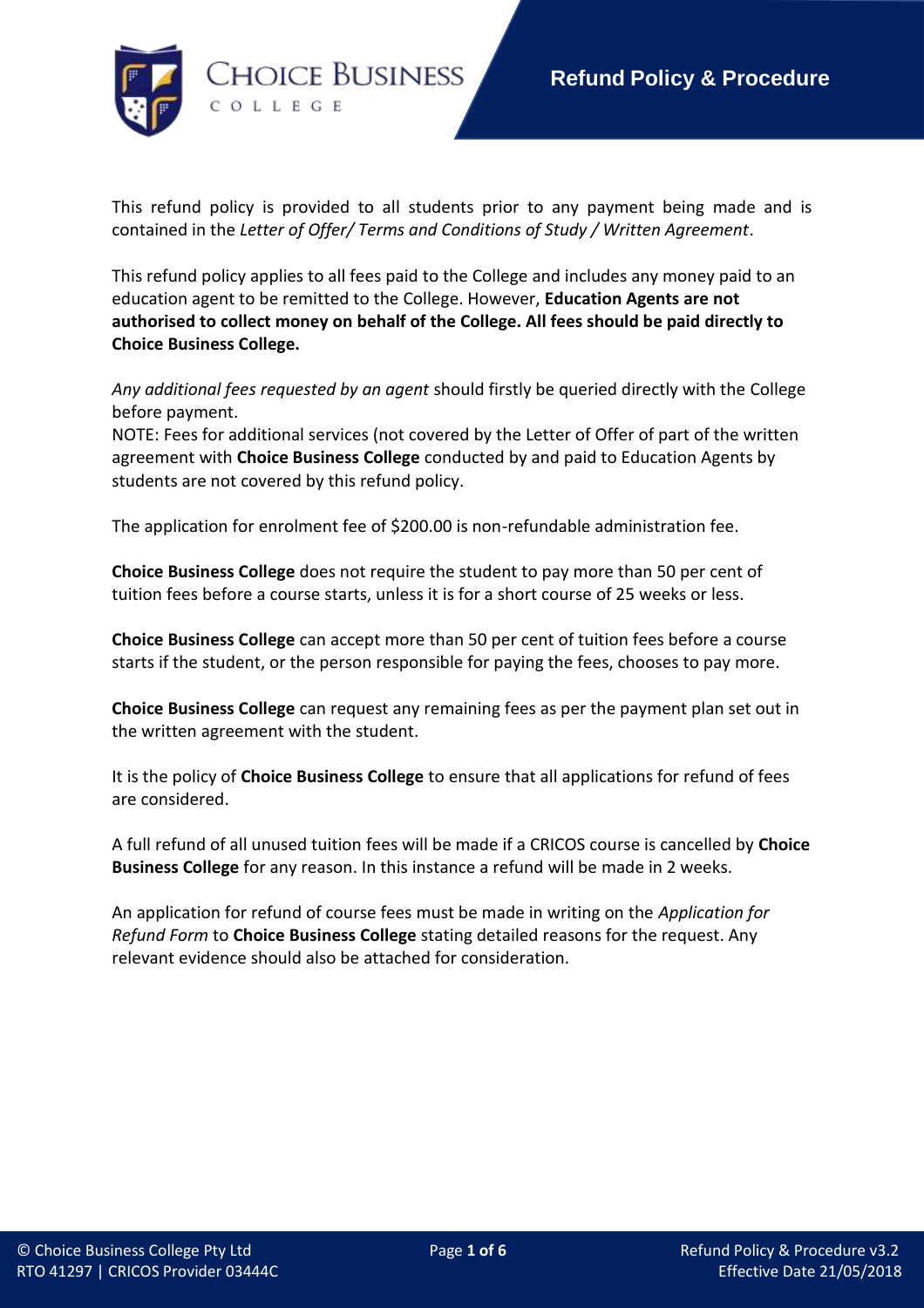

| <b>REFUND TABLE</b>                         |                                      |
|---------------------------------------------|--------------------------------------|
| Unsuccessful Visa application               | 100% refund of all unused prepaid    |
|                                             | fees less \$200 administration fee   |
| Cancellation of enrolment more than 20 days | 85% refund of Tuition Fees paid less |
| prior to commencement date.                 | \$200 administration fee             |
| Cancellation less than 20 days prior        | 50% refund less \$200 administration |
| commencement date.                          | fee                                  |
| Cancellation after commencement date.       | No refund                            |
| Visa cancelled due to actions of student    | No refund                            |
| Course cancelled by Choice Business College | 100% refund of all unused prepaid    |
| (provider default)                          | fees                                 |

*\* Note: Special consideration may be given to the refund of fees in extenuating circumstances (compassionate/compelling), following a written application to the PEO/CEO.*

**We will not issue refunds under other circumstances including but not limited to:**

- changes occur in student work hours, student changes/ leaves work
- it becomes inconvenient for a student to travel to class
- a student moves to a different location
- a student enrolment is cancelled for misbehaviour / breach of the College *Code of Behaviour.*

Refunds will be considered on a pro-rata basis for students who fall ill or are injured to the extent that they can no longer undertake the course providing a supporting Medical Certificate is supplied to **Choice Business College.**

**Choice Business College** will notify students of the outcome of the application for refund within 20 working days of receipt of a completed and signed application for refund and applicable evidence.

Refunds will be paid within 4 weeks after receipt of *a written application for refund* unless stated otherwise in this policy.

Refunds will be paid directly to the person who entered into the contract with **Choice Business College** unless we receive written direction to pay someone else from the applicant.

Refunds will be paid in Australia dollars.

All bank fees/charges incurred in issuing the refund will be deducted from the refund amount.

Students are not permitted to transfer course fees to another student.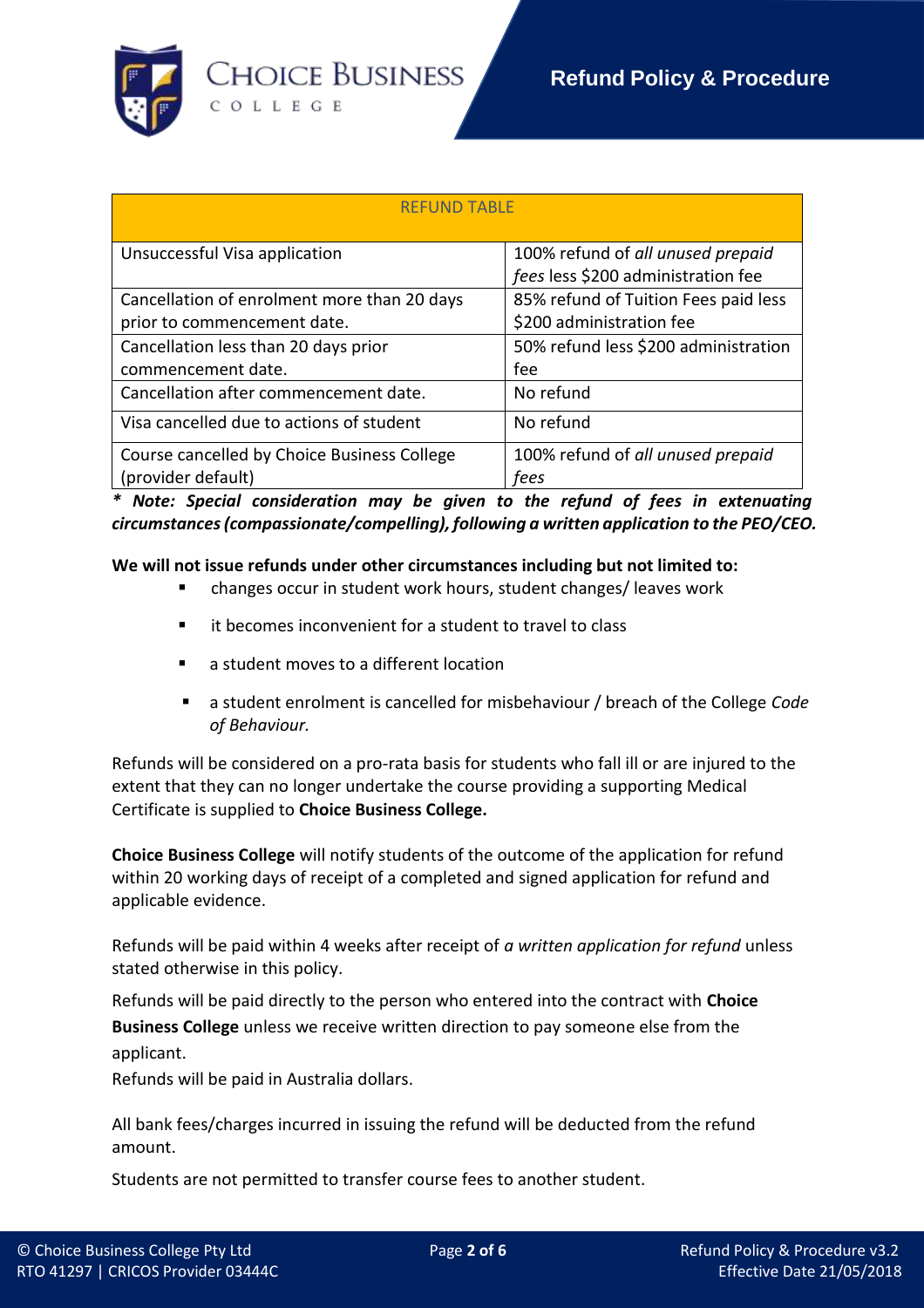

This agreement, and the availability of complaints and appeals process, does not remove the right of a student to take action under Australia's consumer protection laws. This written agreement, and the right to make complaints and seek appeals of decisions and action under various processes, does not affect the rights of the student to take action under Australian Consumer Law if the Australian Consumer Law applies. Students are obligated to pay outstanding course fees and understand **Choice Business College** will not issue a Letter of Release if fees are owed for the current study period. For further details refer *Overseas Student Transfers Policy and Procedure.*

### **VISA REFUSAL EXCEPTION -**

**Choice Business College** policy is a full refund of unused prepaid fees will be provided to students minus the \$200 administration fee who are unable to obtain a visa to enter Australia to undertake their study. Written evidence of the visa refusal from the relevant authority is required. Refunds for OSHC, equipment, books etc purchased from other agencies will need to be applied for directly with the supplier.

## **MINIMUM REFUND CALCULATIONS AS PER ESOS LEGISLATION:**

Under the legislation ESOS (Calculation of Refund) Specification 2014 <http://www.comlaw.gov.au/Details/F2014L00907> clear guidelines are provided on calculating refunds in the following circumstances.

Fee calculations will be rounded up to whole dollar amounts.

### **1. PROVIDER DEFAULT:**

Method for working out amount of refund of tuition fees in event of provider default -

*Refund amount = weekly tuition fee × weeks in default period*

### **2. PROVIDER DOES NOT ENTER INTO** *A COMPLIANT* **STUDENT AGREEMENT**

 *Refund amount = weekly tuition fee × weeks in default period*

### **3. STUDENT DEFAULT**

*I. VISA REFUSAL:*

The amount of a refund is the amount of the course fees, minus the administration fees of up to \$500

- *II. STUDENT DEFAULT 'OTHER'*
	- (1) This section applies if:
		- a. a registered provider is required to provide a refund because of a default by a student; and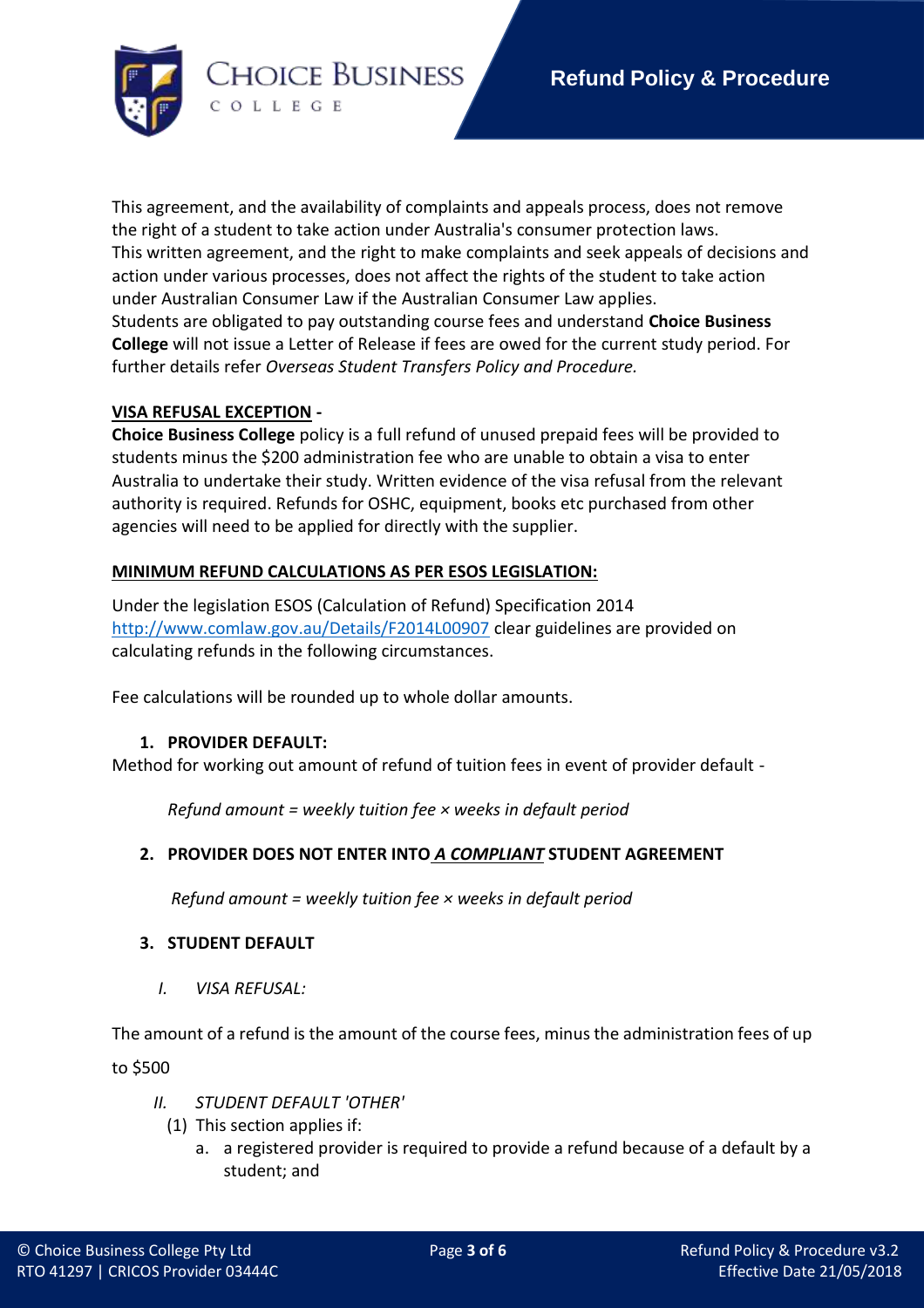

- b. Section 8 (The provider is not registered to provide a course for a CRICOS student) and
- c. Section 9 (The provider has not been approved by a Designated Authority or the Secretary) of the ESOS Act, do not apply.

 *Refund amount = weekly tuition fee × weeks in default period*

*Note: This section would apply where a student whose visa has been refused has withdrawn from the course after it commenced, or has failed to pay an amount he or she was liable to pay the provider in order to undertake the course.*

*\* Course fees* for a course is the sum of:

- (a) the tuition fees received
- (b) the non-tuition fees (if any) received

In all other cases, refunds are at the discretion of the Chief Executive Officer, **Choice Business College** and may be negotiated on an individual case-by-case basis.

**Education Agents are not authorised to accept payment on Choice Business College's behalf.**

# **Refunds paid if Choice Business College defaults:**

A full refund of all unused pre-paid fees will be made if a CRICOS course is cancelled by **Choice Business College** for any reason. In this instance a refund will be made in 2 weeks. If the course does not start on the starting date as per the Written Agreement, students will be offered a full refund of all unused pre-paid fees by **Choice Business College** or placed in an alternate course **if** acceptable to the student and agreed to by the student in writing and evidence kept on the student file.

Refunds due to provider default in this instance will be paid within 14 days. Also Refer: ESOS (Calculation of Refund) Specification 2014 <http://www.comlaw.gov.au/Details/F2014L00907>

### **Tuition Protection Service**

If **Choice Business College** is unable to provide a refund or place a student in an suitable alternate course our Tuition Protection Service (TPS) will offer students a suitable alternate place with another provider or refund the student the unused portion of the prepaid tuition fees.

The TPS Director may recover from the college as a debt, the amount equal to the amount paid for a student under the TPS. Refer: Tuition Protection Service [https://tps.gov.au/;](https://tps.gov.au/) <https://tps.gov.au/StaticContent/Get/Faqs>

### **Unclaimed Funds**

**Choice Business College** will pursue to contact students who have not requested a refund within 4 weeks of leaving the College and keep such evidence on the student file.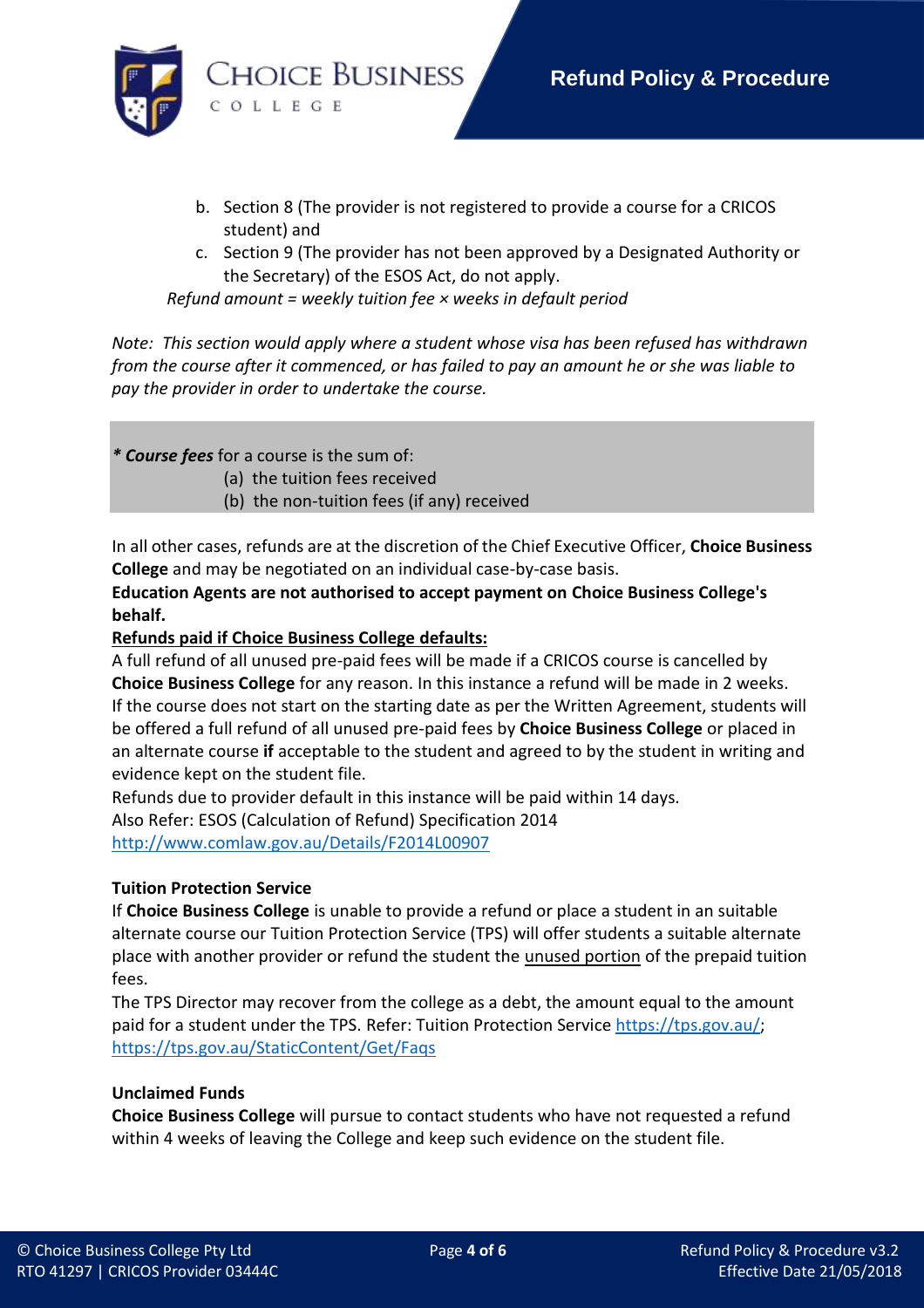

#### **Procedure**

Students should not pay any course money until they have signed and lodged a formal written agreement/acceptance of offer. However, if students pay by direct payment into our bank account or another means eg mail prior to signing a formal written agreement, we cannot use the course money received. We will immediately contact the student or agent to inform the student that the payment cannot be processed (and the enrolment cannot progress) until the signed agreement is received. **Choice Business College** will keep such evidence on the student file.

Students requesting a refund must be given a *Refund application form*. If possible students should also be given a copy of the *Refund policy* as per their signed *Formalisation of Enrolment (or their current signed Refund Policy)*. Students should also be given a copy of the *Complaints and Appeals Policy*.

Students are to be advised to make an appointment to discuss the situation with the Compliance Manager where possible.

When students present with a completed refund application, receiving staff are to ensure it is complete. All evidence eg medical certificates must also be attached to the form.

Refund applications are given to the Compliance Manager for processing/calculating the refund appropriate. The Compliance Manager will consult with the PEO/CEO as necessary.

The Compliance Manager/CEO may request an interview with the student.

Applications for Refunds MUST be processed completely within 4 weeks from date of a completed application, except for visa refusal OR provider default, in which case students will be refunded in 2 weeks.

**Choice Business College** refund policy as per the student's enrolment contract applies unless a newer policy (signed and agreed by student) exists is to be followed.

Students are to be notified in writing of the outcome of their refund request within 4 weeks of receipt.

Unclaimed refunds are to be followed up by the Compliance Manager within 4 weeks of student leaving and all evidence kept on file.